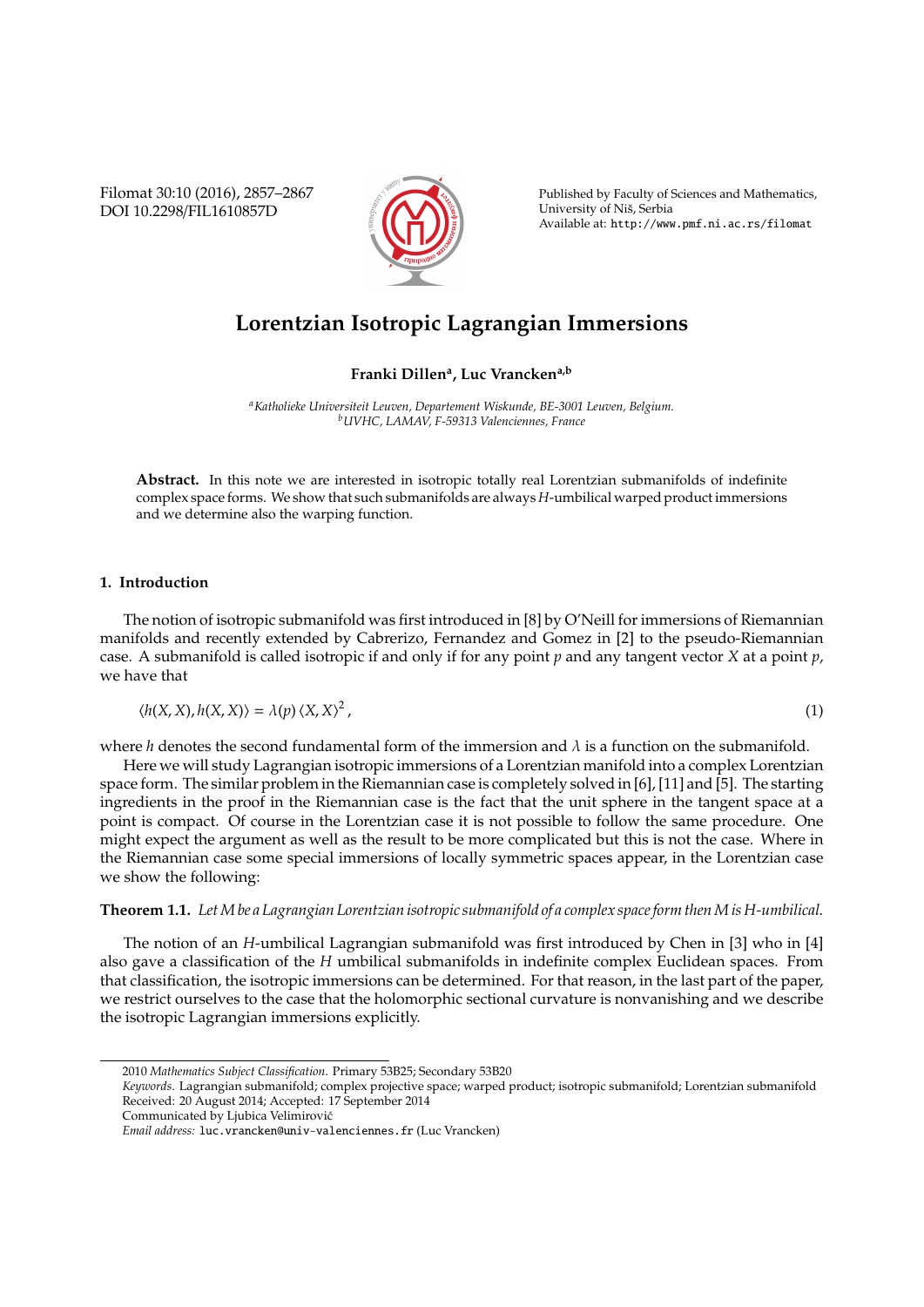#### **2. Preliminaries**

Throughout this paper we will assume that *M* is a Lagrangian Lorentzian submanifold *M* of a complex space form  $\tilde{M}$ . We use the standard formulas of Gauss and Weingarten for a submanifold. Thus introducing the second fundamental form *h* and the shape operators *A* by

$$
\tilde{\nabla}_X Y = \nabla_X Y + h(X, Y)
$$
  

$$
\tilde{\nabla}_X \xi = -A_{\xi} X + \nabla_X^{\perp} \xi.
$$

Here as usual  $\tilde{V}$  denotes the Levi Civita connection on the ambient space and if no confusion is possible we will always identify  $M$  with its image in  $\tilde{M}$ .

As *M* is Lagrangian we have that the complex structure *J* interchanges the tangent and the normal space. Using the formulas of Gauss and Codazzi this implies that

$$
\nabla_{X}^{\perp} JY = J \nabla_{X} Y
$$
  

$$
A_{JX} Y = -Jh(X, Y) = A_{JY} X.
$$

The latter formula implies that the cubic form  $\langle h(X, Y), JZ \rangle$  is totally symmetric in all components.

We refer to [1] for the construction of the standard models of indefinite complex space forms  $\mathbb{CP}_{s}^{n}(4\tilde{c})$ , when  $\tilde{c} > 0$ ,  $\mathbb{C}H_s^n(4\tilde{c})$ , when  $\tilde{c} < 0$  and  $\mathbb{C}_s^n$ . For our purposes it is sufficient to know that there exist pseudo-Riemannian submersions, called Hopf fibrations,

$$
\Pi: S^{2n+1}_{2s}(\tilde{c}) \to \mathbb{C}P^n_s(4\tilde{c}): z \mapsto z \cdot \mathbb{C}^{\star}
$$

if  $\tilde{c} > 0$  and if  $\tilde{c} < 0$  by

$$
\Pi: H^{2n+1}_{2s+1}(\tilde{c}) \to \mathbb{C}H^{n}_{s}(4\tilde{c}): z \mapsto z \cdot \mathbb{C}^{\star},
$$

where

$$
S_{2s}^{2n+1}(\tilde{c}) = \{z \in \mathbb{C}^{n+1} | b_{s,n+1}(z, z) = \frac{1}{\tilde{c}} \},
$$
  

$$
H_{s+1}^{2n+1}(\tilde{c}) = \{z \in \mathbb{C}^{n+1} | b_{s+1,n+1}(z, z) = \frac{1}{\tilde{c}} \}
$$

and  $b_{p,q}$  is the standard Hermitian form with index  $p$  on  $\mathbb{C}^q$ . For our convenience, we will assume that we have chosen an orthonormal basis such that the first *p* odd terms appear with a minus sign.

In [1] it is shown that locally any indefinite complex space form is holomorphically isometric to either  $\mathbb{C}^n_s$ ,  $\mathbb{CP}^n_s(4\tilde{c})$ , or  $\mathbb{C}H^n_s(4\tilde{c})$ . Remark that, by replacing the metric < ., . > by - < ., . >, we have that  $\mathbb{C}H^n_s(4\tilde{c})$  is holomorphically anti-isometric with  $\mathbb{C}P_{n-s}^n(-4\tilde{c})$ . For that purpose, we may assume that  $n-2s \geq 0$  and if  $n - 2s = 0$ , we only need to consider  $\mathbb{C}_s^n$  and  $\mathbb{C}P_s^n(4\tilde{c})$ .

In order to study, or explicitly obtain examples of Lagrangian submanifolds, usually it is more convenient to work with horizontal submanifolds. In that aspect, we first recall some basic facts from [9] which relate Lagrangian submanifolds of respectively  $\mathbb{CP}^n_s(4\tilde{c})$  and  $\mathbb{CP}^n_s(4\tilde{c})$  to horizontal immersions in respectively  $S_{2s}^{2n+1}(\tilde{c})$  and  $H_{2s+1}^{2n+1}(\tilde{c})$ . Here a horizontal immersion  $f: M_s^n \to S_{2s}^{2n+1}(\tilde{c})$  (respectively,  $f: M_s^n \to H_{2s+1}^{2n+1}(\tilde{c})$ ) is an immersion which satisfies  $if(p) \perp f_*(T_pM_s^n)$  for all  $p \in M_s^n$ , where  $i = \sqrt{-1}$ .

**Theorem 2.1 ([9]).** Let  $\tilde{c} > 0$  and let  $\Pi : S_{2s}^{2n+1}(\tilde{c}) \to \mathbb{C}P_s^n(4\tilde{c})$  be the Hopf fibration. If  $f : M_s^n \to S_{2s}^{2n+1}(\tilde{c})$  is a *horizontal immersion, then*  $F = \Pi \circ f : M_s^n \to \mathbb{C}P_s^n(4\tilde{c})$  *is a Lagrangian immersion.* 

Conversely, let  $M_s^n$  be a simply connected manifold and let  $F:\check{M_s^n}\to \mathbb{C}P_s^n(4\tilde{c})$  be a Lagrangian immersion. Then *there exist a 1-parameter family of horizontal lifts*  $f: M_s^n \to S_{2s}^{2n+1}(\tilde{c})$  *such that*  $F = \Pi \circ f$ *. Any two such lifts*  $f_1$  *and*  $f_2$  *are related by*  $f_1 = e^{i\theta} f_2$ *, where*  $\theta$  *is a constant.* 

The analogous statement for  $\tilde{c} < 0$  also holds if one replaces  $S_{2s}^{2n+1}(\tilde{c})$  by  $H_{2s+1}^{2n+1}(\tilde{c})$  and  $\mathbb{C}P_s^n(4\tilde{c})$  by  $\mathbb{C}H_s^n(4\tilde{c})$ . Remark that both immersions have the same induced metric and that also the second fundamental forms of both immersions are closely related. For more details see [9].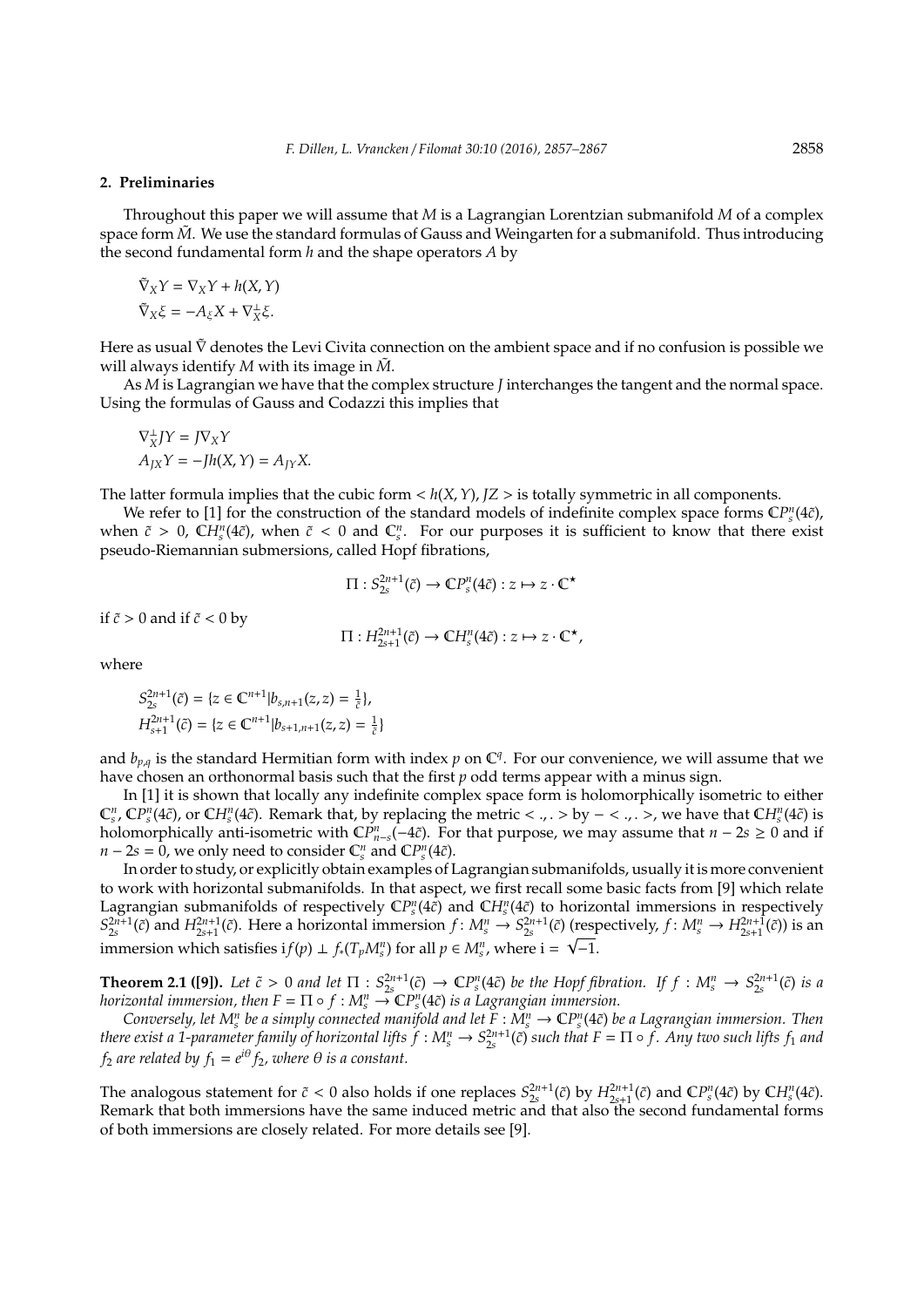Next we will introduce the notion of an isotropic submanifold. In Riemannian geometry this was first introduced by O'Neill in [8]. Isotropic submanifolds of pseudo-Riemannian manifolds were defined in [2]. There a submanifold is said to be (pseudo) isotropic if and only if for every point *p* of *M*:

$$
\langle h(u, u), h(u, u) \rangle = \lambda(p),
$$

does not depend on the choice of  $u \in \sum_p = \{u \in T_pM | u \geq u, u \geq u \leq 1\}$ . If  $\lambda$  is a constant function, the immersion is called constant (pseudo) isotropic.

In the same paper it is also shown that for an immersion to be pseudo isotropic it is sufficient (and equivalent) to work with either spacelike (or timelike) vectors. However it is not equivalent to consider only null vectors. We will also use the following lemma of [2]:

**Lemma 2.2.** Let  $F : M \to \tilde{M}$  be an isometric pseudo-riemannian immersion. Then the immersion is (pseudo)*isotropic if and only if for any tangent vectors*  $x, y, z, w \in T_pM$ *, we have that* 

$$
\langle h(x, y), h(z, w) \rangle + \langle h(y, z), h(x, w) \rangle + \langle h(z, x), h(y, w) \rangle = \lambda(p) \langle x, y \rangle \langle z, w \rangle + \langle y, z \rangle \langle x, w \rangle + \langle z, x \rangle \langle y, w \rangle
$$

## **3. Construction of a Frame**

Throughout this section we will assume that  $M_1^n$  is a Lagrangian, Lorentzian submanifold of a complex space form  $\tilde{M}$ . We either will assume that  $\tilde{M} = \mathbb{C}^n_1$ ,  $\mathbb{C}P^n_1(4)$  or  $\mathbb{C}H^n(-4)$  and so we will assume that *c* ∈ {-1, 0, 1}. We shall also assume that the dimension satisfies  $n > 2$ .

Let *p* ∈ *M*. We call a null frame at a point *p*, a frame { $e_1$ , . . . ,  $e_n$ } such that

$$
\langle e_i, e_j \rangle = (1 - \delta_{ij}), \qquad i, j \in \{1, 2\} \langle e_k, e_\ell \rangle = \delta_{k\ell}, \qquad k, \ell \in \{3, ..., n\} \langle e_i, e_k \rangle = 0, \qquad i \in \{1, 2\}, \qquad k \in \{3, ..., n\}.
$$

First, we have the following lemma:

**Lemma 3.1.** *If for any null vector*  $v \in T_pM$  *we have that*  $h(v, v)$  *is a null vector orthogonal to Jv, then p is a totally geodesic point.*

*Proof.* As *M* is Lorentzian and Lagrangian, a null vector which is orthogonal to *Jv* is automatically a multiple of *Jv*. It follows that

$$
h(v,v)=f(v)Jv,
$$

and because of the isotropy condition, see Lemma 2.2, we must have that

$$
\langle h(v, v), h(v, u) \rangle = \lambda < v, v \rangle < v, u \rangle = 0,
$$

for any  $u \in T_pM$ . Consequently we must have that

$$
0 = f(v) < Jv, h(v, u) > = f(v) < h(v, v), Ju > = f(v)^2 < v, u > = f(v)
$$

Hence  $f(v) = 0$  and any null vector satisfies  $h(v, v) = 0$ .

We now take an arbitrary null frame at the point *p* and write

$$
v = e_1 - \frac{1}{2} \sum_{k=3}^{n} a_k^2 e_2 + \sum_{k=3}^{n} a_k e_k.
$$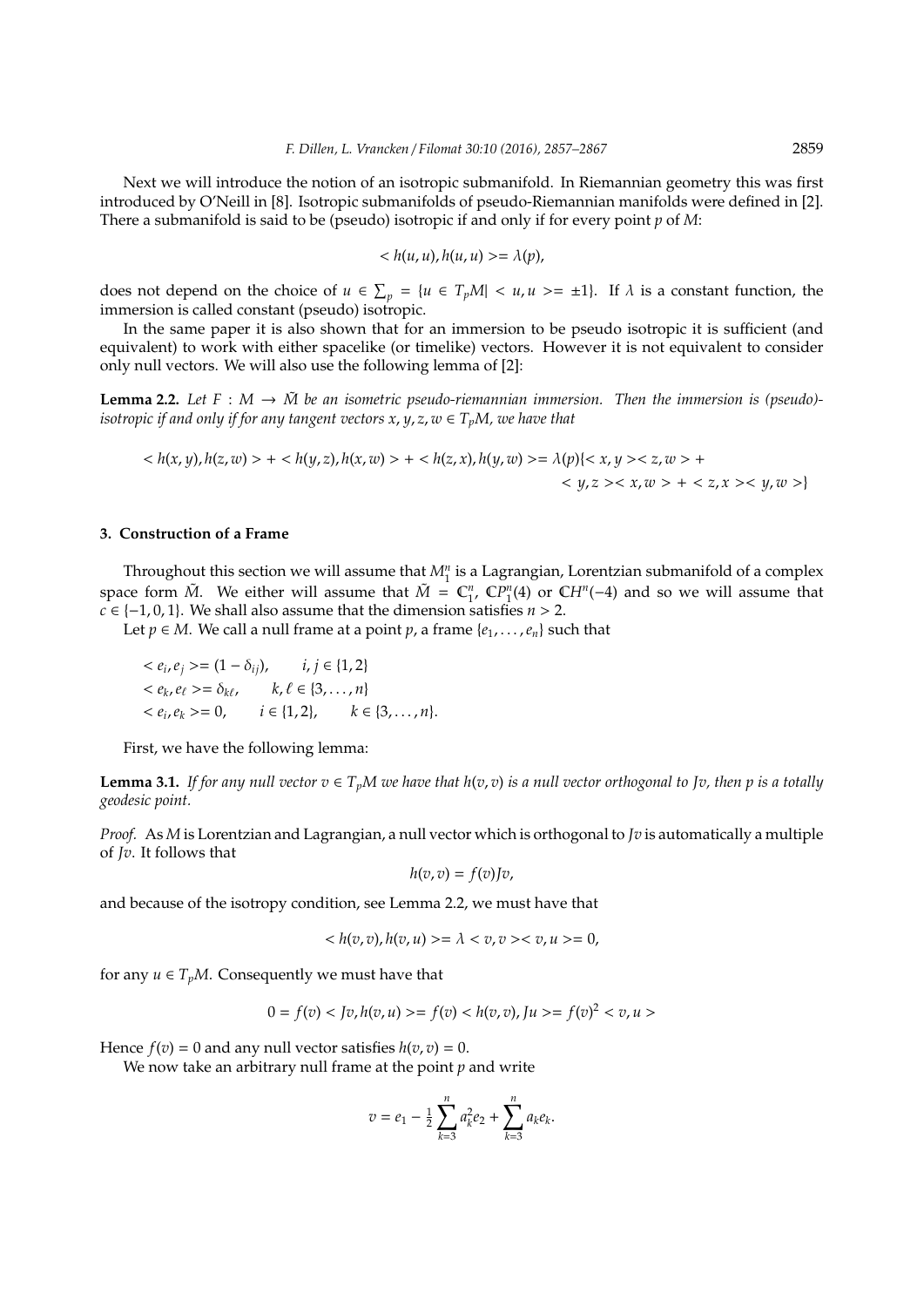It is immediate that for any choice of  $a_3, \ldots, a_n$  the vector  $v$  is a null vector. So, therefore we must have that

$$
0 = h(v, v)
$$
  
=  $h(e_1, e_1) + 2 \sum_{k=3}^{n} a_k h(e_k, e_1)$   

$$
- \sum_{k_3}^{n} a_k^2 h(e_1, e_2) + \sum_{k,\ell=3}^{n} a_k a_\ell h(e_k, e_\ell)
$$
  
+ 
$$
(\sum_{k=3}^{n} a_k^2) \sum_{k=3}^{n} a_\ell h(e_\ell, e_2) + \frac{1}{4} (\sum_{k=3}^{n} a_k^2)^2 h(e_2, e_2)
$$

As the above expression vanishes is a polynomial in *a*3, . . . , *a<sup>n</sup>* which vanishes identically, it follows that the only now vanishing components of *h* are

$$
h(e_1, e_2) = h(e_3, e_3) = \dots = h(e_n, e_n)
$$
\n(2)

As the cubic form is totally symmetric this immediately implies that *p* is a totally geodesic point.  $\Box$ 

Therefore, if we now assume that *p* is not a totally geodesic point, we must have that there exists a null vector *v* such that *v* and  $A_{Iv}v = -Jh(v, v)$  are linearly independent. As before, using Lemma 2.2 we have for any vector *u* that

$$
\langle A_{Jv}v, A_{Jv}u \rangle = \langle h(v, v), h(v, u) \rangle = \lambda \langle v, v \rangle \langle v, u \rangle = 0.
$$

Taking in particular  $v = u$ , we get that  $A_{Jv}$  is a null vector. Moreover, using the fact that  $A_{Jv}$  is a symmetric operator, we also get that  $A_{Iv}A_{Iv}v = 0$ . In view of our assumption, if necessary be rescaling *v* we can now take a null frame such that  $e_1 = v$  and  $e_2 = A_{Iv}v$ . It immediately follows that

$$
A_{Je_1}e_1 = e_2
$$
  
\n
$$
A_{Je_1}e_2 = A_{Jv}A_{Jv}v = 0.
$$

showing that the space spanned by  $\{e_1, e_2\}$  is invariant under  $A_{Je_1}$ . As  $A_{Je_1}$  is a symmetric operator it follows that the space  $\{e_1, e_2\}^{\perp}$  is also invariant. As the metric restricted to the latter space is positive definite and the operator is symmetric, we can take orthonormal vectors  $\{e_3, \ldots, e_k\}$  in this space such that

$$
A_{Je_1}e_k=\lambda_ke_k.
$$

Then we have:

**Lemma 3.2.** *For all*  $k \in \{3, \ldots, n\}$ *, we have that* 

$$
\lambda_k^3 = -\frac{1}{4}\lambda.
$$

*Moreover, for all*  $w \in \{e_1, e_2\}^{\perp}$ , we have that  $h(w, w) = \langle w, w \rangle = (-2\lambda_3^2]e_1 + \lambda_3 Je_2$ .

*Proof.* First, we compute  $A_{Je_2}$  using Lemma 2.2 and the definition of *Je*<sub>2</sub>. We have for  $k, \ell \in \{3, ..., n\}$  that

$$
\langle A_{Je_2}e_k, e_\ell \rangle = \langle h(e_k, e_\ell), Je_2 \rangle
$$
  
= $h(e_k, e_\ell), h(e_1, e_1) \rangle$   
=-2 $h(e_k, e_1), h(e_\ell, e_1) \rangle$   
=-2 $h(e_k, e_k, A_{Je_1}e_\ell \rangle$   
=-2 $\lambda_k \lambda_\ell \delta_{k\ell}.$ 

This implies that

 $A_{Je_2}e_k = -2\lambda_k^2e_k$ .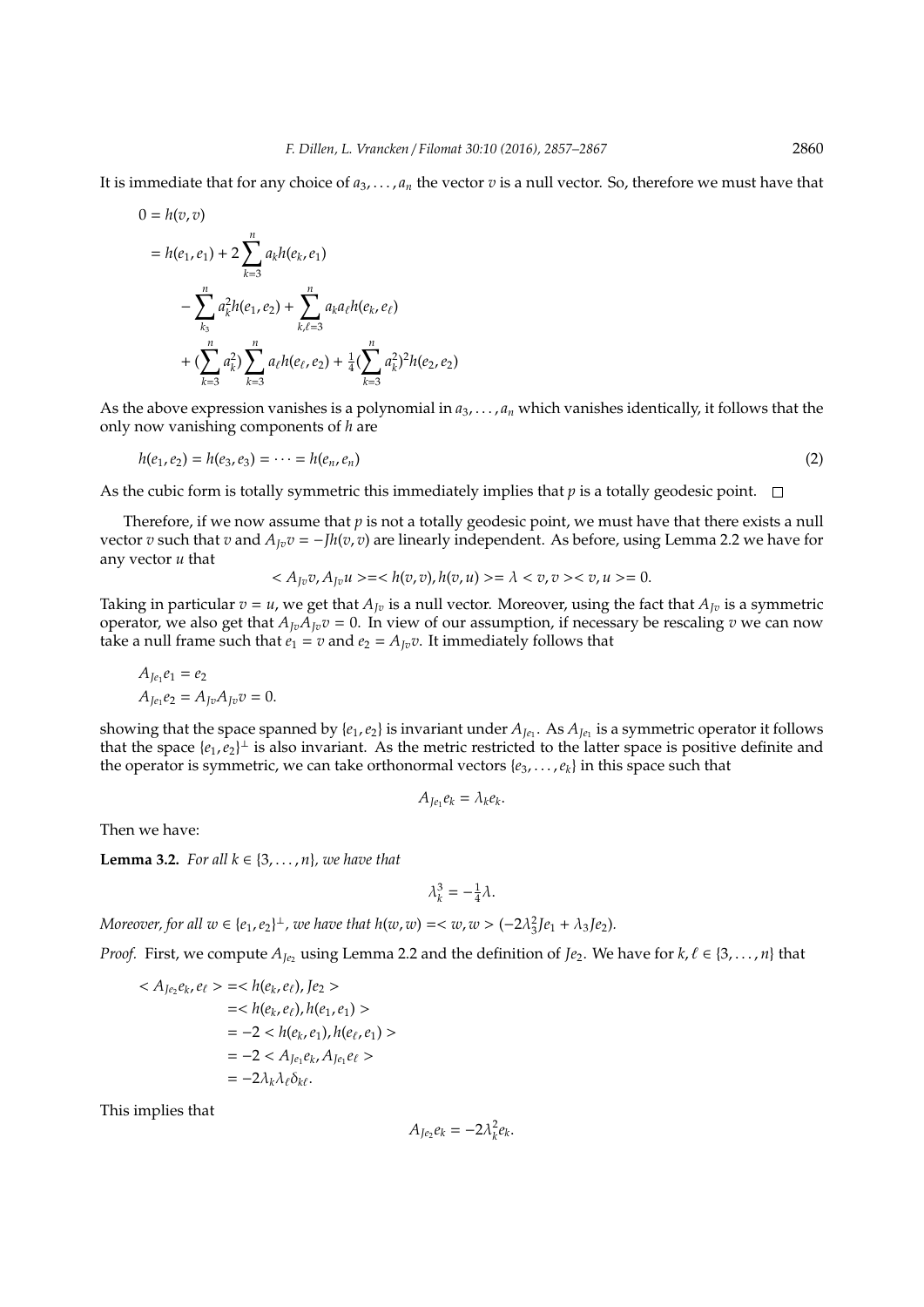Hence we see that on  $\{e_1, e_2\}^{\perp}$  both operators  $A_{Je_1}$  and  $A_{Je_2}$  are simultaneously diagonalisable. Next we use again Lemma 2.2. We have that

$$
-2\lambda_k^3 = \langle A_{Je_2}e_k, A_{Je_1}e_k \rangle
$$
  
=  $\langle h(e_2, e_k), h(e_1, e_k) \rangle$   
=  $\frac{1}{2}(\lambda < e_1, e_2) \langle e_k, e_k \rangle - \langle h(e_1, e_2), h(e_k, e_k) \rangle$   
=  $\frac{1}{2}\lambda$ .

Therefore both operators  $A_{Je_1}$  and  $A_{Je_2}$  on  $\{e_1, e_2\}^\perp$  are a multiple of the identity. We write  $\lambda_3 = \cdots = \lambda_n = \mu$ with  $\lambda = -4\mu^3$ .

To conclude the proof we now take a unit length vector  $w$ , orthogonal to both  $e_1$  and  $e_2$ . Using the previous remarks it follows that the vector

$$
\xi = h(w,w) + 2\mu^2 Je_1 - \mu Je_2,
$$

is orthogonal to both *Je*<sup>1</sup> and *Je*2. Moreover using again Lemma 2.2 we have that

$$
\langle \xi, \xi \rangle = \langle h(w, w) + 2\mu^2 J e_1 - \mu J e_2, h(w, w) + 2\mu^2 J e_1 - \mu J e_2 \rangle
$$
  
=  $\lambda + 4\mu^2 \langle h(w, w), J e_1 \rangle - 2\mu \langle h(w, w), J e_2 \rangle - 4\mu^3$   
=  $\lambda + 4\mu^3 + 4\mu^3 - 4\mu^3 = 0.$ 

Hence it follows that

$$
h(w, w) = -2\mu^2 J e_1 + \mu J e_2,
$$

which concludes the proof of the lemma.  $\square$ 

We now write  $\mu = \epsilon \alpha^2$ , where  $\epsilon = \pm 1$  and  $\alpha$  is positive. From the previous lemma it follows that  $\mu^3 = -4\lambda = \epsilon \alpha^6$  and thus  $\alpha^3 = \frac{\sqrt{-\epsilon \lambda}}{2}$ . We now make the following change of frame, which will change our null frame into a pseudo orthonormal frame. We put

$$
u_1 = \frac{1}{2\alpha}(-2\mu e_1 + e_2)
$$
  
\n
$$
u_2 = \frac{1}{2\alpha}(2\mu e_1 + e_2)
$$
  
\n
$$
u_k = e_k
$$

where  $k = 3, \ldots, n$ . In order to check that it is a pseudo orthonormal basis, we only need to compute  $u<sub>1</sub>, *u*<sub>1</sub> >= - *u*<sub>2</sub>, *u*<sub>2</sub> >. Doing so we find that$ </u>

$$
\langle u_1, u_1 \rangle = \frac{1}{4\alpha^2}(-4\mu) = -\epsilon.
$$

In terms of the new basis we can express the second fundamental form by

$$
A_{Ju_1}u_1 = \frac{1}{4\alpha^2}(4\mu^2 A_{Je_1}e_1 + A_{Je_2}e_2)
$$
  
\n
$$
= \frac{1}{4\alpha^2}(4\mu^2 e_2 - 8\mu^3 e_1)
$$
  
\n
$$
= \frac{2\mu^2}{\alpha}u_1
$$
  
\n
$$
= 2\alpha^3 u_1
$$
  
\n
$$
A_{Ju_1}u_2 = \frac{1}{4\alpha^2}(-4\mu^2 A_{Je_1}e_1 + A_{Je_2}e_2)
$$
  
\n
$$
= -\frac{2\mu^2}{\alpha}u_2
$$
  
\n
$$
= -2\alpha^3 u_2 = A_{Ju_2}u_1
$$
  
\n
$$
A_{Ju_1}u_k = \frac{1}{2\alpha}(-4\mu^2)u_k = -2\alpha^3 u_k
$$
  
\n
$$
A_{Ju_2}u_2 = \frac{1}{4\alpha^2}(4\mu^2 A_{Je_1}e_1 + A_{Je_2}e_2)
$$
  
\n
$$
= 2\alpha^3 u_1
$$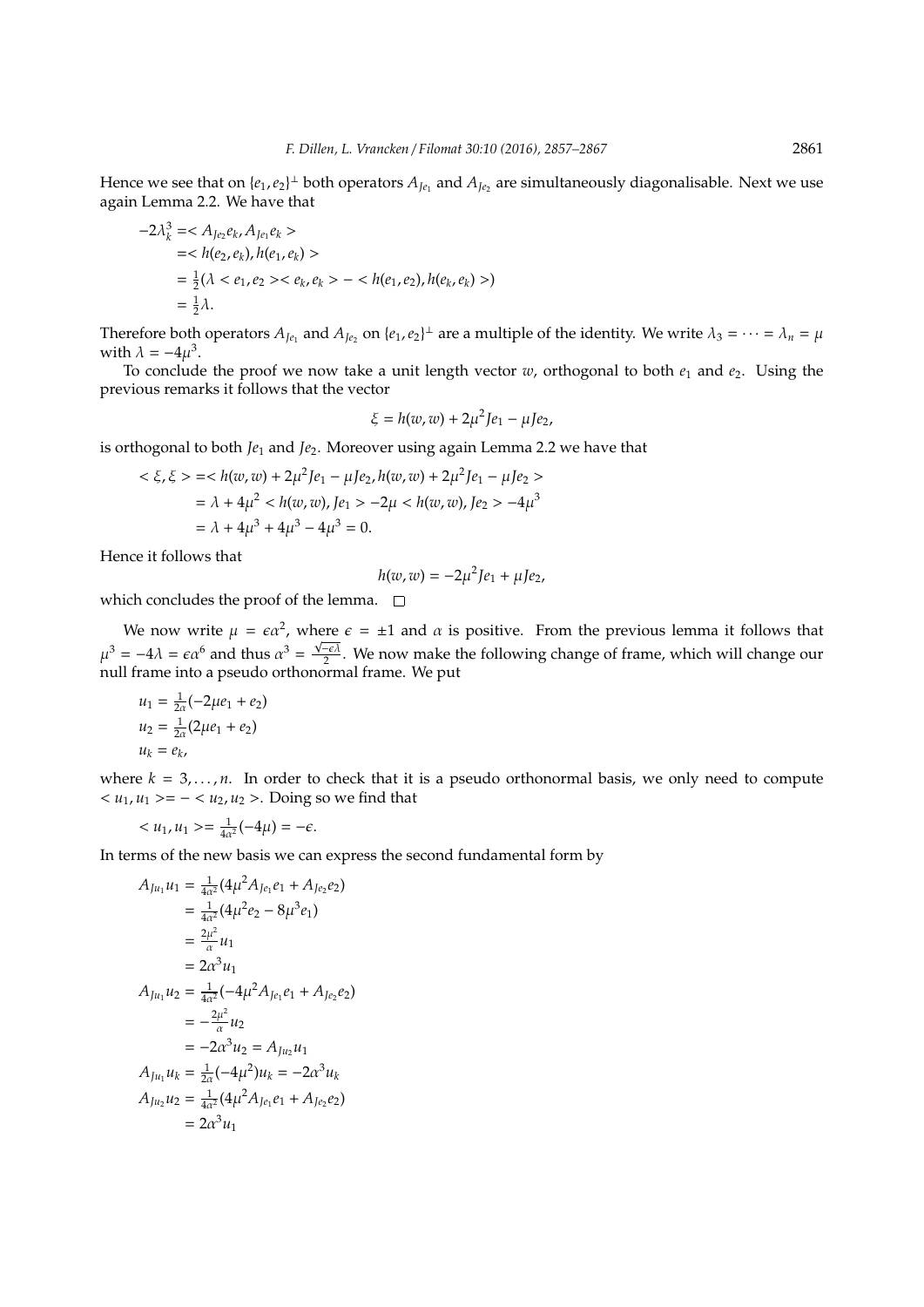$A_{I}u_2u_k = 0$  $A_{Ju_k}u_\ell = \delta_{k\ell} 2\alpha \mu u_1 = 2\epsilon \alpha^3 \delta_{k\ell}$ 

Note that it immediately follows from the above expressions that the mean curvature vector *H*(*p*) is in the direction of *Ju*<sup>1</sup> and that the Lagrangian submanifold is an H-umbilical submanifold in the sense of Chen, which completes the proof of Theorem 1.

From now on we will assume that *M* is not totally geodesic. Therefore, if necessary by restricting to an open and dense subset we may assume that  $\alpha$  is non vanishing. As  $nH(p) = 2(n-1)\alpha^3 J u_1$  this implies that  $\alpha$  is a differentiable function and that  $u_1$  can be extended to a differentiable vector field on *M*. Therefore, we have shown the following result:

**Theorem 3.3.** *Let M be an isotropic Lorentzian Lagrangian submanifold. Let p be a non totally geodesic point of M. Then in a neighborhood of p there exist pseudo orthonormal vector fields*  $U_1, \ldots, U_n$  *such that* 

$$
\langle U_1, U_1 \rangle = -\epsilon \qquad \langle U_2, U_2 \rangle = \epsilon \qquad \langle U_k, U_k \rangle = 1,
$$

*and such that*

$$
h(X,Y) = 2\alpha^3 \epsilon < X, Y > JU_1 + 2 < X, U_1 > \epsilon \alpha^3 JY
$$
\n
$$
+ 2 < Y, U_1 > \epsilon \alpha^3 JX + 8 < X, U_1 > \epsilon \alpha^3 JU_1.
$$

Using the Codazzi equation, we then have

**Lemma 3.4.** *We have that*

$$
X(\alpha) = 0,
$$
  
\n
$$
\nabla_{U_1} U_1 = 0,
$$
  
\n
$$
\nabla_X U_1 = -U_1(\log \alpha)X,
$$

*for any vector field X orthogonal to U*1*.*

*Proof.* From the formula for the second fundamental form we get that

$$
(\nabla h)(Z, X, Y) = 3Z(\log \alpha)h(X, Y) + 2\alpha^3 \epsilon < X, Y > J\nabla_Z U_1 + 2 < X, \nabla_Z U_1 > \epsilon \alpha^3 JY
$$
\n
$$
+ 2 < Y, \nabla_Z U_1 > \epsilon \alpha^3 JX + 8 < X, \nabla_Z U_1 > \epsilon \gamma, U_1 > \alpha^3 J U_1
$$
\n
$$
+ 8 < X, U_1 > \epsilon \gamma, \nabla_Z U_1 > \alpha^3 J U_1 + 8 < X, U_1 > \epsilon \gamma, U_1 > \alpha^3 J \nabla_Z U_1. \tag{3}
$$

By the Codazzi equation we know that

$$
(\nabla h)(Z, X, Y) - (\nabla h)(X, Z, Y) = 0.
$$

First we take *Z*,  $X = Y$  mutually orthogonal and orthogonal to  $U_1$ . We take the component in the direction of *JU*<sub>1</sub>. Using (3) we get that  $Z(\log \alpha)2\alpha^3 \epsilon = 0$ .

Next we take *Z* orthogonal to  $U_1$  and  $X = Y = U_1$ . Using the fact that  $Z(\alpha) = 0$  and (3) we get from the *JU*<sup>1</sup> component of the Codazzi equation that:

$$
0=2\epsilon\alpha^3-8\epsilon\alpha^3
$$

implying that  $\nabla_{U_1} U_1 = 0$ .

Finally, using now the same Codazzi equation, but looking at the general component, we find that

$$
-2\alpha^3 J \nabla_Z U_1 + 8\alpha^3 J \nabla_Z U_1 = 3U_1(\log \alpha)(-2\alpha^3 JZ),
$$

which completes the proof.  $\square$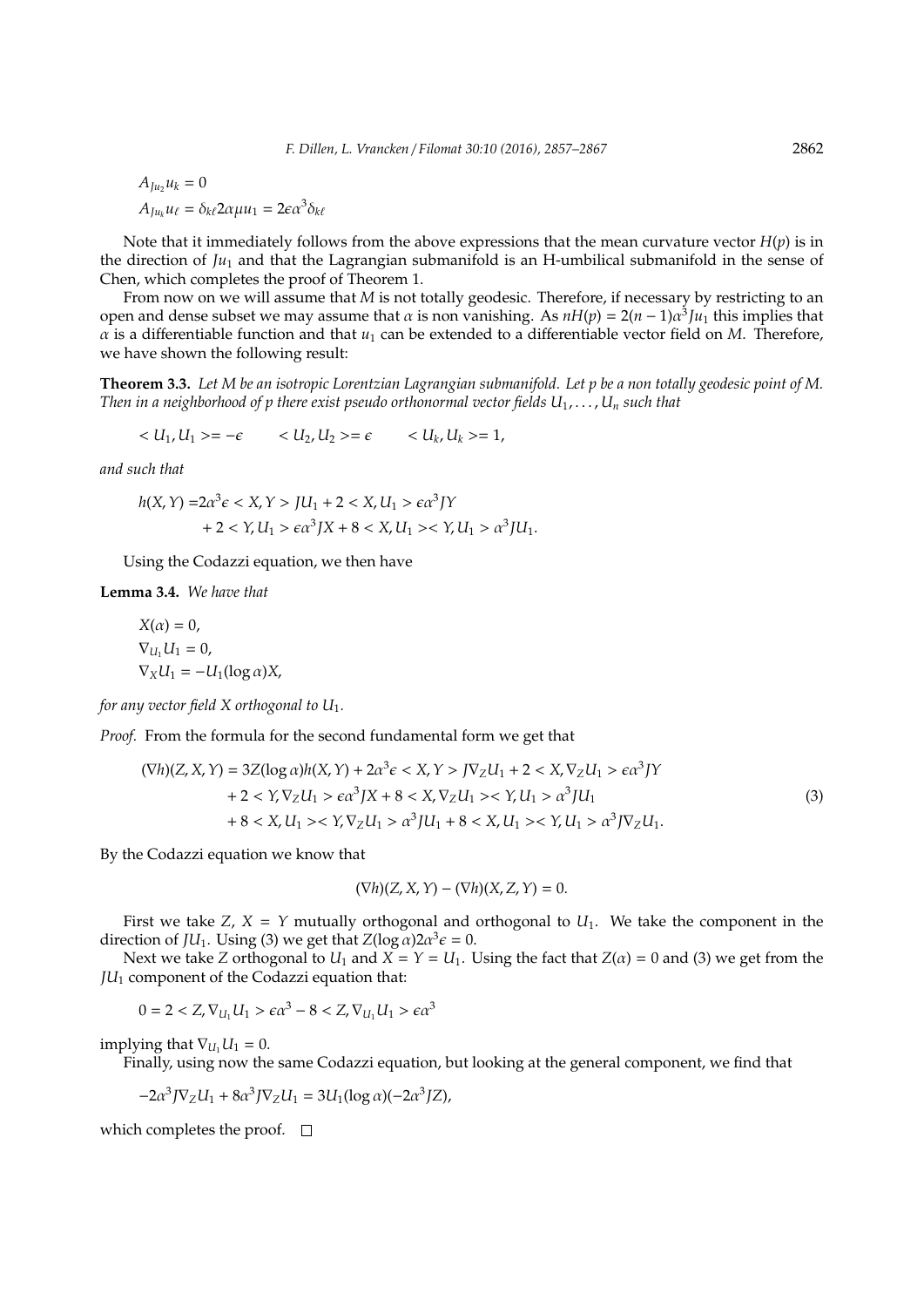Using the above lemma we now can describe the pseudo Riemannian structure of *M* completely. Indeed we have

**Theorem 3.5.** *Let M be an isotropic Lorentzian Lagrangian submanifold. Let p be a non totally geodesic point of M. Then in a neighborhood of p, M is locally isometric with a warped product manifold I*  $\times_{\frac{1}{\alpha}} N$ . Moreover, if we denote

*the standard variable on I by t, with*  $\frac{\partial}{\partial t}$  = U<sub>1</sub> and <  $\frac{\partial}{\partial t}$ ,  $\frac{\partial}{\partial t}$  >= − $\epsilon$ , then α depends only on t and satisfies the following *ordinary di*ff*erential equation:*

$$
(\log \alpha)'' - ((\log(\alpha))')^2 = -c\epsilon - 8\alpha^6
$$

*and N is a real space form with constant sectional curvature*  $\frac{c-4\epsilon\alpha^6 - \epsilon((\log\alpha\gamma)^2)}{\alpha^2}$  $\frac{e(\log u)}{a^2}$ .

*Proof.* We define two distribution  $T_1$  and  $T_2$  in a neighborhood of *U*. We call  $T_1 = span{U_1}^{\perp}$  and  $T_2 =$  $span{U_1}$ . It follows immediately from the previous lemma that both distributions are integrable. We also get that  $T_2$  is autoparallel. As  $[Z, U_1]$  is orthogonal to  $U_1$  for  $Z$  orthogonal to  $U_1$ , it follows also from the previous lemma that *T*<sub>1</sub> is spherical with mean curvature normal  $βE_1$ , where  $β = U_1(log α)$ . Therefore according to [12], see also [10] we have that *M* admits locally a warped product structure  $\bar{M} = \mathbb{I} \times_{e^f} N$  with  $f: I \to \mathbb{R}$  satisfying

$$
\frac{\partial f}{\partial t} = -\beta = -U_1(\log \alpha).
$$

where *f* and  $\alpha$  only depend on the variable *t*, with  $\frac{\partial}{\partial t} = U_1$ . It is clear from the above, that if necessary by applying a homothety to *N* that we may assume that  $e^f = \frac{1}{a}$ .

Note that by applying the formulas of O'Neill, see Chapter 7 of [7], we get that the curvature tensor *R N* is given by (taking also into account that the definition of the curvature tensor therein is the opposite of the definition we use here):

$$
R^{N}(X,Y)Z = R(X,Y)Z - \epsilon \frac{1}{\alpha^{2}} \left(\frac{\partial \alpha}{\partial t}\right)^{2} \left(\langle X,Z \rangle X - \langle X,Z \rangle Y\right).
$$

where *X*,  $Y$ ,  $Z$  are vector fields orthogonal to  $U_1$ . By the Gauss equation we have that

$$
\langle R(X, Y)Z, W \rangle = c \langle \langle Y, Z \rangle \langle X, W \rangle - \langle X, Z \rangle \langle Y, W \rangle)
$$
  
+ 
$$
\langle h(Y, Z), h(X, W) \rangle - \langle h(X, Z), h(Y, W) \rangle
$$
  
= 
$$
(c - 4\epsilon \alpha^6)(\langle Y, Z \rangle \langle X, W \rangle - \langle X, Z \rangle \langle Y, W \rangle).
$$

Combining both equations, using the fact that  $f = \frac{1}{\alpha}$  it now follows that *N* is a space of constant sectional curvature  $\frac{1}{\alpha^2}(c - 4\epsilon\alpha^6 - \epsilon((\log \alpha)^r)^2)$ . Note that as this is the sectional curvature of *N*, the above number cannot depend on *t*.

Finally from the Gauss equation, for a vector field *X* orthogonal to *U*1, we find on the one hand that

$$
\langle R(X, U_1)U_1, X \rangle = -\epsilon \langle X, X \rangle \langle c + \langle h(X, X), h(U_1, U_1) \rangle - \langle h(X, U_1), h(X, U_1) \rangle
$$
  
=  $(-\epsilon c - 8\alpha^6).$ 

However using the definition and the previous lemma, we obtain that

$$
\langle R(X, U_1)U_1, X \rangle = \langle -\nabla_{U_1}\nabla_X U_1, X \rangle - \langle \nabla_{[X, U_1]} U_1, X \rangle
$$
  
\n
$$
= \langle \nabla_{U_1} U_1(\log \alpha) X, X \rangle + U_1(\log \alpha) \langle [X, U_1], X \rangle
$$
  
\n
$$
= U_1(U_1(\log \alpha)) \langle X, X \rangle + U_1(\log \alpha) \langle \nabla_X U_1, X \rangle
$$
  
\n
$$
= (U_1(U_1(\log \alpha)) - (U_1(\log \alpha))^2) \langle X, X \rangle.
$$

Comparing both expressions now completes the proof of the theorem. Note that the above differential equation could also be obtained by deriving the expression for the sectional curvature of *N* with respect to *t*. However using that approach we would have needed to consider separately the case when  $\alpha$  is constant.  $\Box$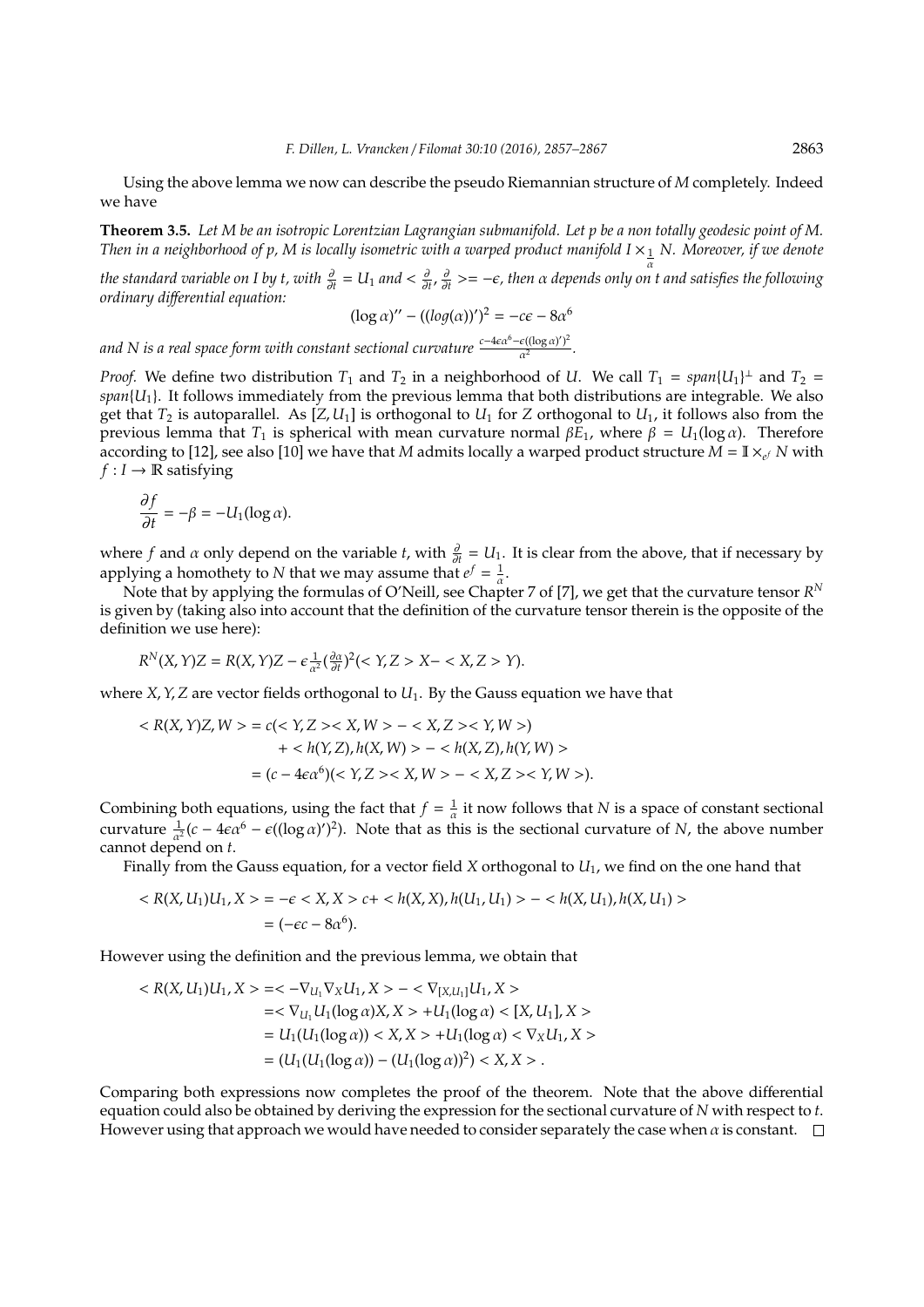Note that by using a standard existence and uniqueness theorem we could now complete the classification. However, using amongst others the Hopf maps described earlier we will give now a more explicit description of the isotropic submanifolds. Note that the case that *c* = 0 follows immediately from the results of [4]. Therefore we will restrict ourselves in the remainder of the paper to the case that *c* = −1 or *c* = 1. In both of these cases, we will look at its horizontal lift, denoted by *F*, as described previously.

From the previous theorem we know that there exists a constant  $\delta$  such that

$$
c - 4\epsilon \alpha^6 - \epsilon ((\log \alpha)')^2 = \delta \alpha^2.
$$

This implies that either  $c - 4\epsilon \alpha^6 - \epsilon ((\log \alpha)')^2$  vanishes identically on *M* or it vanishes nowhere on *M*. Note that, if  $c = 1$  and  $\epsilon = -1$ ,  $\delta$  is necessarily strictly positive. Similarly if  $c = -1$  and  $\epsilon = 1$ ,  $\delta$  is necessarily strictly negative.

In view of the previous theorem we can introduce coordinates *t* such that  $\frac{\partial}{\partial t} = U_1$  and  $s_1, \ldots, s_{n-1}$  such that  $\frac{\partial}{\partial s_i}$  belongs to  $T_1$ .

### *3.1. Case 1*

We suppose  $\delta \neq 0$ . We first introduce two vector valued functions *V* and *W* by

$$
V = \left(\frac{\beta}{\alpha} + 2i\alpha^2\right)F + \frac{1}{\alpha}U_1
$$
  
 
$$
W = \left(-\frac{\epsilon c}{\alpha}F + \left(-\frac{\beta}{\alpha} + 2i\alpha^2\right)U_1\right).
$$

It follows immediately that

$$
\langle W, W \rangle = \delta
$$
  
\n
$$
\langle V, V \rangle = -\frac{\epsilon \delta}{c} = -\epsilon \delta c
$$
  
\n
$$
\langle V, W \rangle = 0
$$
  
\n
$$
\langle V, iW \rangle = 0.
$$

Denoting by *D* the covariant derivative of  $\mathbb{C}^{n+1}$  it follows from Lemma 3.4 that

$$
D_X V = 0
$$
  
\n
$$
D_{U_1} V = (\frac{\beta^2}{\alpha} - \frac{c\epsilon}{\alpha} - 8\alpha^5 - \frac{\beta^2}{\alpha} + 4i\alpha^2 \beta - \frac{-c\epsilon}{\alpha})F
$$
  
\n
$$
+ (\frac{\beta}{\alpha} + 2i\alpha^2 - \frac{\beta}{\alpha} + 2i\alpha^2)U_1
$$
  
\n
$$
= 4i\alpha^3 V
$$
  
\n
$$
D_{U_1} W = -2i\alpha^3 W
$$
  
\n
$$
D_X W = -\epsilon \delta \alpha W,
$$

where *X* belongs to the distribution *T*1.

We introduce now a function κ depending only on the variable *t* by the differential equation

$$
\frac{\partial \kappa}{\partial t} = 2\alpha^3.
$$

It now follows that the maps  $\tilde{V} = e^{-2i\kappa}V$  and  $\tilde{W} = e^{i\kappa}W$  do not depend anymore on the variable *t*. Hence  $e^{-2i\kappa}V$  is a constant vector of  $C^{n+1}$  (with non vanishing length) and  $e^{i\kappa}W$  describes a map of the (n-1)dimensional manifold in the (n-1)-dimensional complex hyperplane orthogonal to  $e^{-2i\kappa}V$ .

As for *X* and *Y* tangent to  $T_1$ , we have that

$$
D_X\tilde{W} = -\epsilon \delta \alpha X e^{i\kappa}
$$
  
\n
$$
D_X(D_Y\tilde{W}) = -\epsilon \delta \alpha e^{i\kappa} D_XY
$$
  
\n
$$
= -\epsilon \delta \alpha e^{i\kappa} (\nabla_X Y + 2i\epsilon < X, Y > \alpha^3 U_1 - \langle X, Y \rangle cF)
$$
  
\n
$$
= -\epsilon \delta \alpha e^{i\kappa} ((\nabla_X Y)^{T_1} + \langle X, Y \rangle (-\epsilon \beta U_1 + 2i\epsilon \alpha^3 U_1 - cF))
$$
  
\n
$$
= d\tilde{W}((\nabla_X Y)^{T_1}) + \alpha^2 \delta < X, Y > \tilde{W},
$$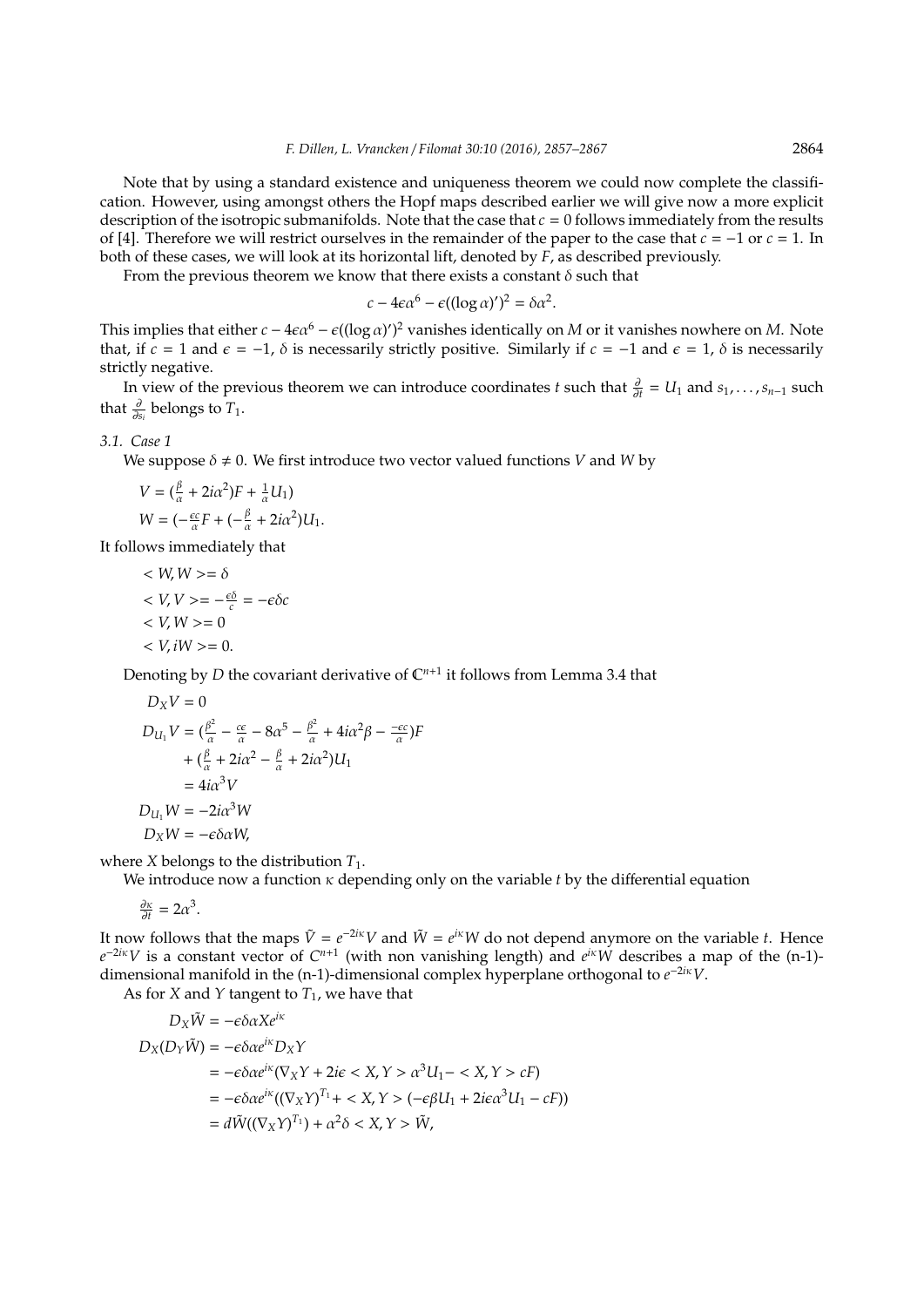where  $(.)^{T_1}$  denotes the component of  $(.)$  in the direction of the distribution  $T_1$ . From this we see that the *e* <sup>−</sup>*i*κ*W* describes a totally geodesic horizontal submanifold. Moreover, as

$$
F = \frac{1}{\delta \epsilon \alpha} ((-\beta + 2i\alpha^3)V - W),
$$

we find that after applying an isometry, the immersion is the image after the Hopf map of either

(i)  $c = 1$ ,  $\epsilon = -1$  and  $\delta = r^2$ . In this case

$$
F=\tfrac{1}{\delta\epsilon\alpha}(e^{-i\kappa}ry_1,\ldots,e^{-i\kappa}ry_n,(-\beta+2i\alpha^3)e^{2i\kappa}),
$$

with  $-y_1^2 + \cdots + y_n^2 = 1$ ,

(ii)  $c = 1$ ,  $\epsilon = 1$  and  $\delta = r^2$ . In this case

$$
F=\frac{1}{\delta\epsilon\alpha}((-\beta+2i\alpha^3)e^{2i\kappa},e^{-i\kappa}ry_1,\ldots,e^{-ikappa}ry_n),
$$

with  $y_1^2 + \cdots + y_n^2 = 1$ ,

(iii)  $c = 1$ ,  $\epsilon = 1$  and  $\delta = -r^2$ . In this case

$$
F=\tfrac{1}{\delta\epsilon\alpha}(e^{-i\kappa}ry_1,\ldots,e^{-i\kappa}ry_n,(-\beta+2i\alpha^3)e^{2i\kappa}),
$$

with  $-y_1^2 + y_2^2 + \cdots + y_n^2 = -1$ ,

(iv)  $c = -1$ ,  $\epsilon = 1$  and  $\delta = -r^2$ . In this case

$$
F = \frac{1}{\delta \epsilon \alpha} ((-\beta + 2i\alpha^3)e^{2i\kappa}, e^{-i\kappa}ry_1, \ldots, e^{-ikappa}ry_n),
$$

with 
$$
-y_1^2 + y_2^2 + \cdots + y_n^2 = -1
$$
,

(v)  $c = -1$ ,  $\epsilon = -1$  and  $\delta = -r^2$ . In this case

$$
F=\tfrac{1}{\delta\epsilon\alpha}(e^{-i\kappa}ry_1,\ldots,e^{-i\kappa}ry_n,(-\beta+2i\alpha^3)e^{2i\kappa}),
$$

 $\text{with } -y_1^2 - y_2^2 + y_3^2 + \dots + y_n^2 = -1,$ 

(vi)  $c = -1$ ,  $\epsilon = -1$  and  $\delta = r^2$ . In this case

$$
F = \frac{1}{\delta \epsilon \alpha} ((-\beta + 2i\alpha^3)e^{2i\kappa}, e^{-i\kappa} ry_1, \ldots, e^{-ikappa} ry_n),
$$

with  $-y_1^2 + y_2^2 + \cdots + y_n^2 = 1$ ,

where  $\alpha$ ,  $\beta$  and  $\kappa$  are determined by

$$
\frac{\partial \kappa}{\partial t} = 2\alpha^3
$$

$$
\frac{\partial \alpha}{\partial t} = \alpha \beta
$$

$$
\frac{\partial \beta}{\partial t} = \beta^2 - c\epsilon - 8\alpha^6,
$$

with first integrand given by

$$
c - 4\epsilon \alpha^6 - \epsilon \beta^2 = \delta \alpha^2.
$$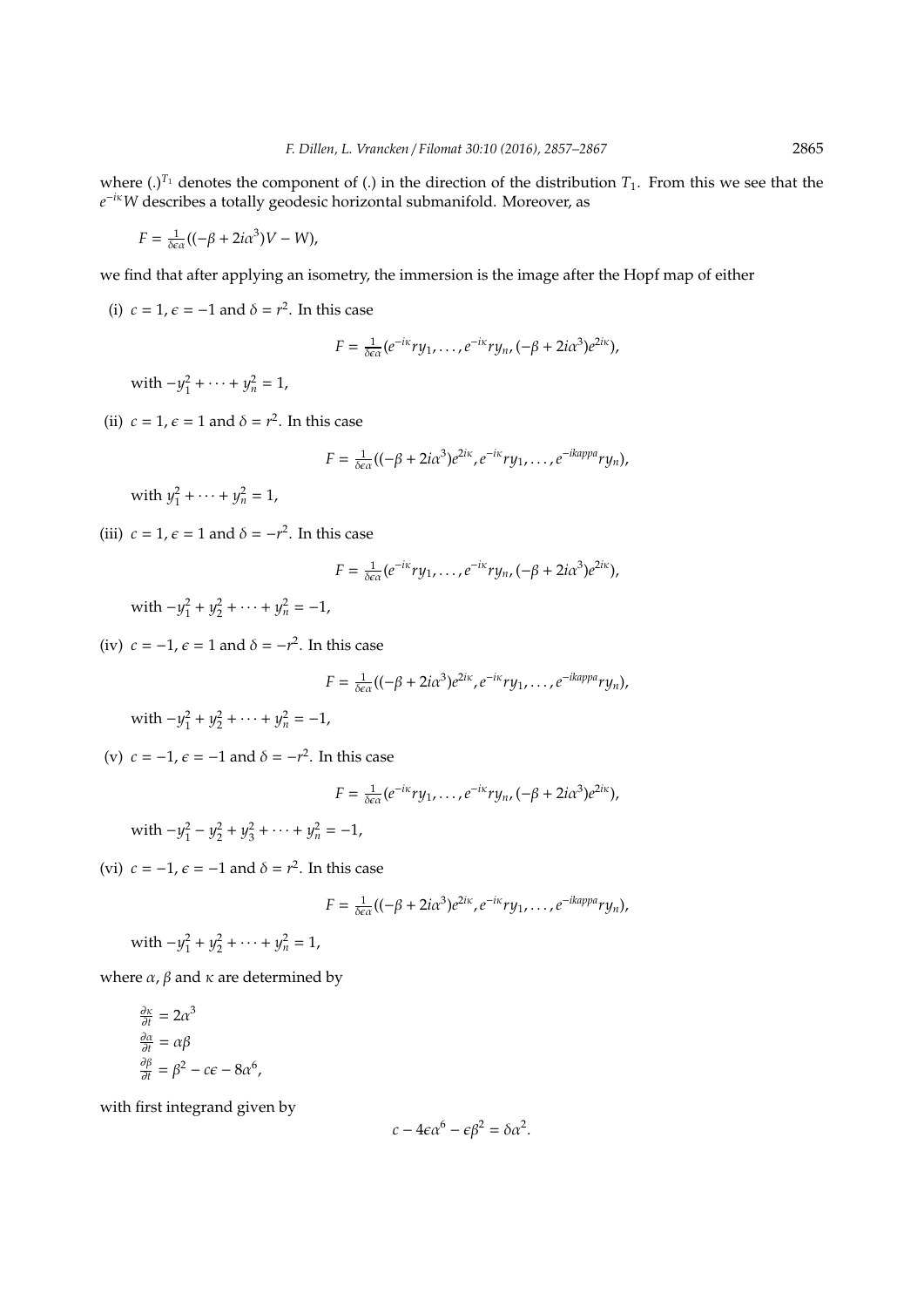#### *3.2. Case 2*

We have  $\delta = 0$ . Note that this case is only possible if  $c = \epsilon = -1$  or if  $c = \epsilon = 1$ . As before it follows that  $\tilde{W}$  is a constant vector. As it is now a null vector we may assume it is  $(1, 0, \ldots, 0, 1)$ . As the manifold *N*, as given in Theorem 4, is now a flat space we can take local flat coordinates *s*<sub>1</sub>, . . . , *s*<sub>*n*−1</sub>. We denote by  $g = \alpha < .$ ,  $\Rightarrow$  the usual flat metric on *N*. We have that  $g(\frac{\partial}{\partial s_i}, \frac{\partial}{\partial s_j}) = \delta_{ij}\epsilon_i$ , where  $\epsilon_1 = \epsilon$  and  $\epsilon_2 = \cdots = \epsilon_{n-1} = 1$ .

Given that the warping function of the metric is  $\frac{1}{\alpha}$ , it follows from Theorem 3.3 and Lemma 3.4 we have

$$
F_{tt} = 2i\alpha^3 F_t + c\epsilon F
$$
  
\n
$$
F_{s_it} = (-\beta - 2i\alpha^3) F_{s_i}
$$
  
\n
$$
F_{s_i,s_j} = g(\frac{\partial}{\partial s_i}, \frac{\partial}{\partial s_j}) \frac{1}{\alpha^2} (-\epsilon \beta F_t - cF + 2i\alpha^3 \epsilon F_t).
$$

Recall that as before

$$
\frac{1}{\alpha^2}(-\epsilon \beta F_t - cF + 2i\alpha^3 \epsilon F_t) = \frac{\epsilon}{\alpha}W(t) = \frac{\epsilon}{\alpha}e^{-i\kappa}\tilde{W}
$$
\n(4)

Integrating the above expression with respect to the variables *s*, taking into account that

$$
\frac{\partial}{\partial t}\frac{e^{-ix}}{\alpha}=\frac{e^{-ix}}{\alpha}(-2i\alpha^3-\beta),
$$

as well as assuming that at the origin we have the standard basis as initial conditions, it follows that we can write

$$
F(t,s_1,\ldots,s_{n-1})=\frac{\epsilon}{\alpha}(\frac{1}{2}\sum_{j=1}^{n-1}\epsilon_js_j^2,s_1,\ldots,s_{n-1},\frac{1}{2}\sum_{j=1}^{n-1}\epsilon_js_j^2)+B(t),
$$

where the curve  $B(t)$  can be determined in the following way. Using (4) it first follows that

$$
F_t = (-\beta - 2i\alpha^3)(F + \alpha e^{-i\kappa}(1,0,\ldots,0,1).
$$

This gives us that

$$
B'(t) = (-2i\alpha^3 - \beta)(B(t) + a e^{-i\kappa}(1, 0, \dots, 0, 1).
$$

Introducing now a function  $\tau$  by the condition that

$$
\frac{\partial}{\partial t}\tau=2a^5,
$$

it follows that we can write  $B(t) = (b_0(t), \ldots, b_n(t))$ , where

$$
b_0(t) = \left(-i\tau - \frac{1}{2}\alpha^2\right)\frac{e^{-ix}}{\alpha} + \left(p_0 + iq_0\right)\frac{e^{-ix}}{\alpha}
$$
  
\n
$$
b_j(t) = \left(p_j + iq_j\right)\frac{e^{-ix}}{\alpha}
$$
  
\n
$$
b_n(t) = \left(-i\tau - \frac{1}{2}\alpha^2\right)\frac{e^{-ix}}{\alpha} + \left(p_n + iq_n\right)\frac{e^{-ix}}{\alpha}
$$

The fact that *F* is contained in a sphere with radius *c* then implies that  $0 = p_1 = \cdots = p_{n-1}, p_n = p_1 + 1, q_n = q_1$ and  $p_1 = 1/2\epsilon(1 + \sum_{j=1}^{n-1} \epsilon_j q_j^2)$ .

Note that the differential equation for  $\alpha$  can be also explicitly solved in this case. It follows that either

$$
\alpha = \left(\frac{1}{2}\right)^{\frac{1}{3}}
$$

$$
\alpha = \left(1/4(1 - \tanh^2(3t))\right)^{\frac{1}{6}}.
$$

From this the functions  $\kappa$  and  $\tau$  can also be determined.